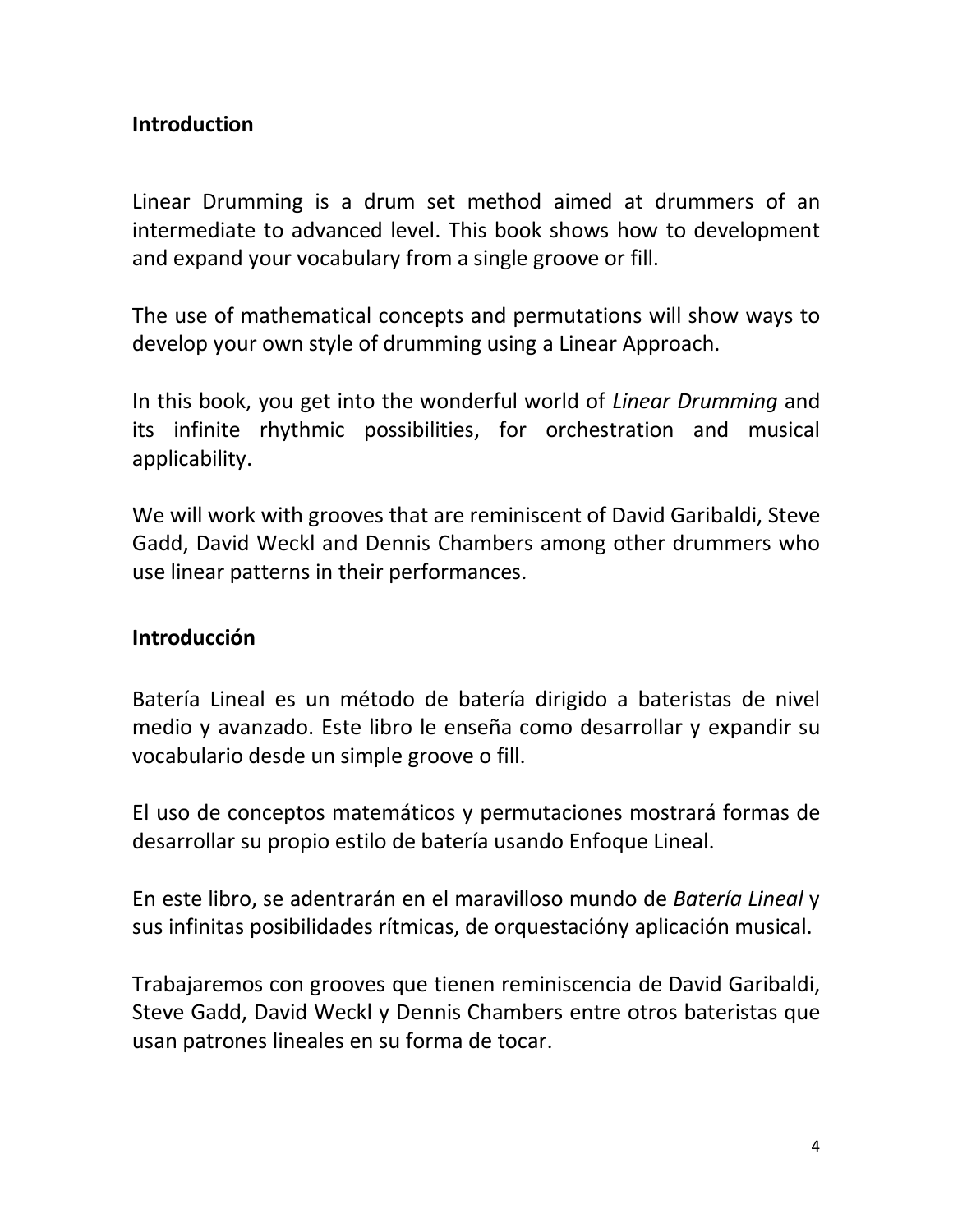### **About the Author**

Camilo Torres V. was born on April 9th, 1968 in Santiago, Chile, where he began his studies with musical producer Domingo Vial and Carlos Figueroa L. He later continued his studies at the Drummer's Collective in New York City. He currently is endorsed by Tama, Sabian, VicFirth, LP, Evans, Wambooka Dampers, Novaris Cymbals Cleaners and Quintay Stick Bags.

Camillo has performed in drum festivals Worldwide, including festivals in Chile, Argentina, Uruguay, Colombia, Perú, Bolivia, Panamá, República Dominicana, Costa Rica and México, along with drummers such as Walfredo Reyes JR, John Riley, Dom Famularo, Akira Jimbo and John BlackwelS among others.

In 2006, he was called "One of the most important teachers in Latin America" by the Spanish drum magazine *Batería Total*.

To contact with Camilo, feel free to write to ctorresvenegas@gmail.com

#### **Sobre el Autor**

Camilo Torres V. nace el 9 de Abril de 1968 en Santiago de Chile, donde comienza sus estudios con el productor musical Domingo Vial y Carlos Figueroa L. Posteriormente, continua sus estudios en el Drummers's Collective en la ciudad de New York.

Actualmente es artista de Tama, Sabian, VicFirth, LP, Evans, Wambooka Dampers, Novaris Cymbals Cleaners and Quintay Stick Bags.

Camilo ha tocado en festivales de batería en diferentes países, incluyendo Chile, Argentina, Uruguay, Colombia, Perú, Bolivia, Panamá, República Dominicana, Costa Rica y México, junto a bateristas como Walfredo Reyes JR, John Riley, Dom Famularo, Akira Jimbo y John Blackwell, entre otros.

En el año 2006, fue nombrado "Uno de los más importantes profesores de América Latina" por la revista de batería española *Batería Total*.

Para contactar a Camilo, puede escribir a ctorresvenegas@gmail.com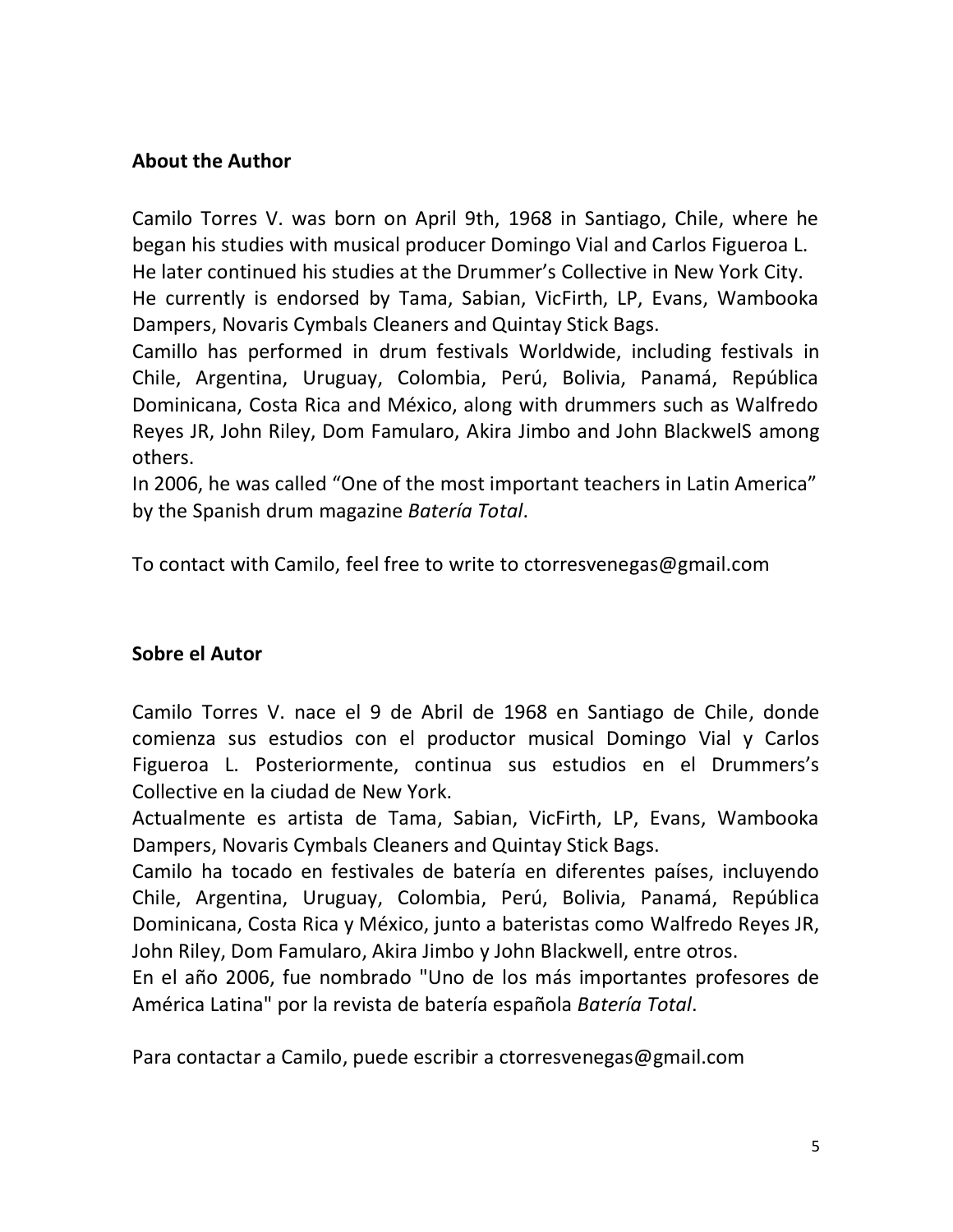

Group A





1-5-3-7



# Group B



3-1-5-7











 $1 - 7 - 5 - 3$ 

1-5-7-3









Linear Drumming 6 Camilo Torres V.